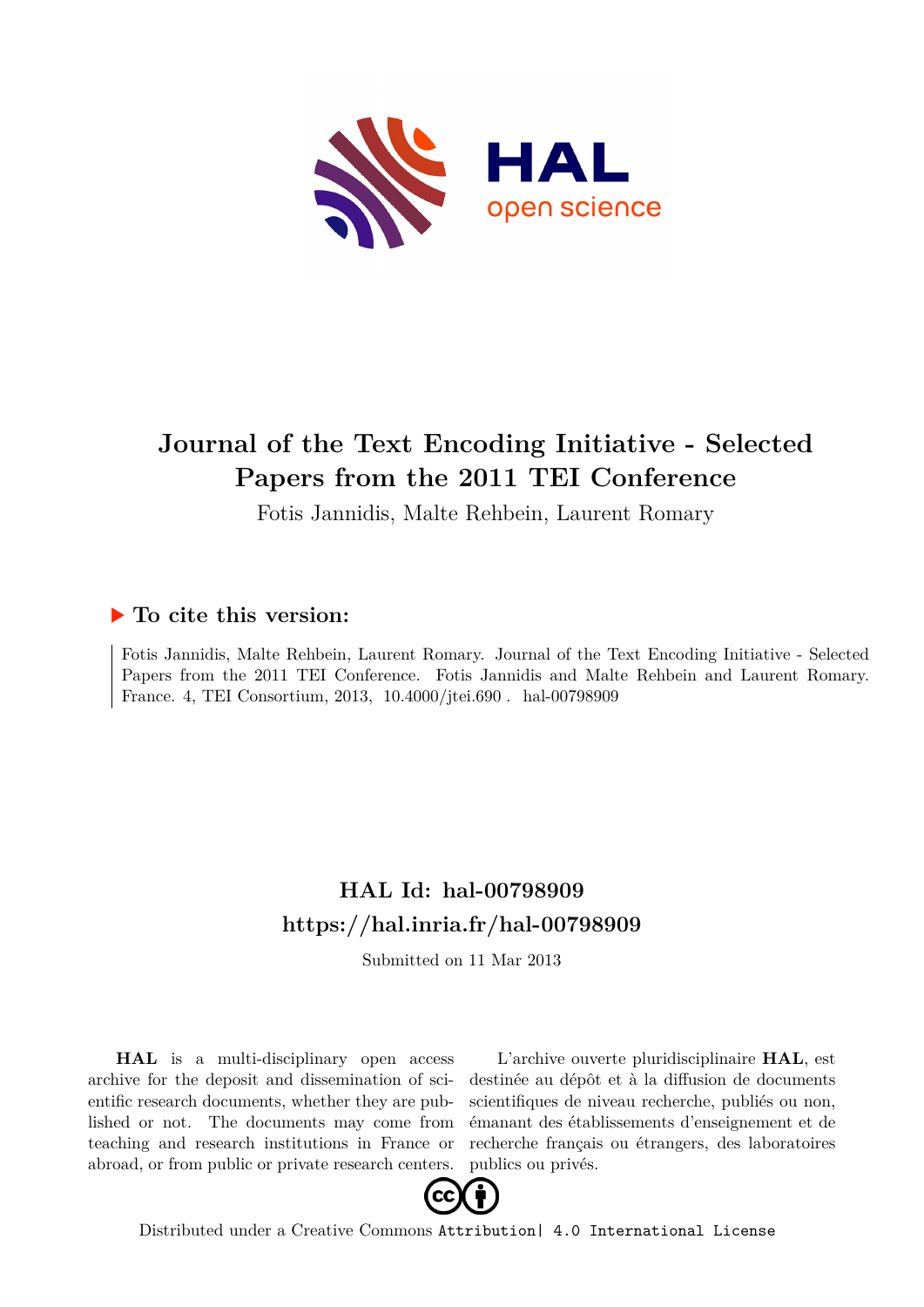

# Journal of the Text Encoding Initiative

Issue 4 (March 2013) Selected Papers from the 2011 TEI Conference

Fotis Jannidis, Malte Rehbein and Laurent Romary

# **Editorial Introduction to the Fourth Issue**

#### **Warning**

The contents of this site is subject to the French law on intellectual property and is the exclusive property of the publisher.

The works on this site can be accessed and reproduced on paper or digital media, provided that they are strictly used for personal, scientific or educational purposes excluding any commercial exploitation. Reproduction must necessarily mention the editor, the journal name, the author and the document reference.

Any other reproduction is strictly forbidden without permission of the publisher, except in cases provided by legislation in force in France.

### revues.org

Revues.org is a platform for journals in the humanites and social sciences run by the CLEO, Centre for open electronic publishing (CNRS, EHESS, UP, UAPV).

#### Electronic reference

Fotis Jannidis, Malte Rehbein and Laurent Romary, « Editorial Introduction to the Fourth Issue », *Journal of the Text Encoding Initiative* [Online], Issue 4 | March 2013, Online since 28 February 2013, connection on 08 March 2013. URL : http://jtei.revues.org/690 ; DOI : 10.4000/jtei.690

Publisher: Text Encoding Initiative Consortium http://itei.revues.org [http://www.revues.org](http://www.revues.org/)

Document available online on: <http://jtei.revues.org/690> Document automatically generated on 08 March 2013. TEI Consortium 2013 (Creative Commons Attribution-NoDerivs 3.0 Unported License)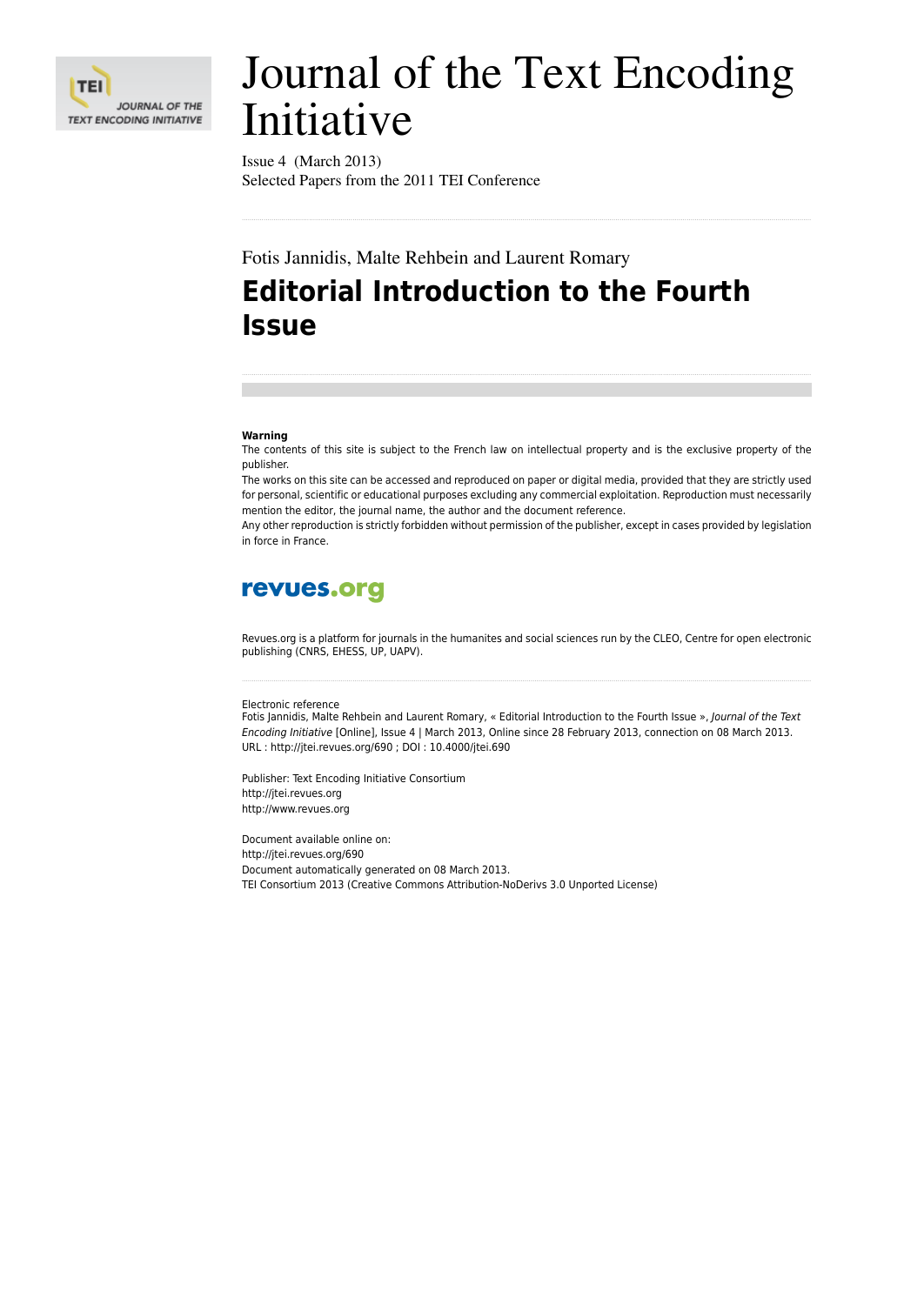#### **Fotis Jannidis, Malte Rehbein and Laurent Romary**

## **Editorial Introduction to the Fourth Issue**

- <sup>1</sup> The [11th Annual Conference and Members' Meeting of the TEI Consortium,](http://www.zde.uni-wuerzburg.de/tei_mm_2011) held at the University of Würzburg, Germany, from October 10 to 16, 2011, drew almost 160 participants from eighteen countries and three continents to Lower Franconia. Among the participants were several undergraduate students from the recently established BA program in Digital Humanities at Würzburg who not only volunteered to support the organization of this conference, but also had the opportunity to get first-hand insight into state-of-the-art research in text encoding for the humanities and have become welcomed members of this growing international community.
- <sup>2</sup> Not only for them, but for all who participated in the conference, whether in person or online through social media, the conference program offered a great variety of events, including keynote presentations delivered by Edward Vanhoutte (KANTL) and Andrea Rapp (Darmstadt), paper sessions, panel discussions, posters, and ample time for communitybuilding including a visit to the famous Würzburg wine cellars. The conference proper was preceded by technical workshops and tutorials and saw a special pre-conference event "Perspektiven Digital Humanities" [\(http://www.zde.uni-wuerzburg.de/?id=127459\)](http://www.zde.uni-wuerzburg.de/?id=127459) for the German-speaking community who formed one year later a new DH association, '[Digital](http://www.dig-hum.de/) [Humanities im deutschsprachigen Raum](http://www.dig-hum.de/)' (DHd).
- <sup>3</sup> It is no coincidence that the motto of the conference, *Philology in the Digital Age*, was chosen the year that the conference was held in Würzburg. The university has had a strong tradition in *Computerphilologie*, which has now been extended by the appointment of a Chair, and inauguration of BA and MA programs in Digital Humanities as well as by the establishment of [a research center for digital editing.](http://www.zde.uni-wuerzburg.de/) A great range of topics was presented and discussed around this motto during the meeting, $\frac{1}{2}$  $\frac{1}{2}$  $\frac{1}{2}$  and we—as organizers of the conference—are proud to have the opportunity to publish selected papers in this fourth volume of the *Journal of the Text Encoding Initiative*.
- <span id="page-2-0"></span><sup>4</sup> This issue of the journal reflects the range of topics addressed at the conference. It opens with a position paper by Christian Wittern who juxtaposes philological practices in the digital age with the lack of actual interest, as he sees it, in adopting dissemination modes towards end readers. Focusing on so-called "active readers", he demands new publication architectures that allow such readers to comment and enrich digital editions.
- <sup>5</sup> Two papers follow which focus on editorial processes related to work on primary sources. Gerrit Brüning, Katrin Henzel, and Dietmar Pravida discuss Goethe's *Faust* as a complex example of a digital edition in which different views allow studying textual material from various philological viewpoints. The authors argue in favor of a twofold digital edition that reflects both documentary and textual views. Anne Baillot and Sabine Seifert, on the other hand, focus on the role that digital editions of handwritten sources from Berlin intellectuals in the early 19th century play within a comprehensive research project that ranges from deep analyses of conceptual networks to employing related digital humanities methods in teaching activities.
- <sup>6</sup> The next two papers provide a more global view on the role of TEI-based documents within larger infrastructural projects. First, Matija Ogrin, Jan Jona Javoršek, and Tomaž Erjavec show how the TEI's module for manuscript description (msDesc) can be used as a foundation for representing large-scale registries of early modern Slovenian manuscripts. While describing specific issues related to the documentation of manuscripts in their chronological and spatial contexts, the authors additionally describe a Fedora-based online portal to access data relating to these manuscripts. Second, Brian L. Pytlik Zillig reports on the experience of the MONK (Metadata Offer New Knowledge) project to transform legacy TEI-documents from a variety of heterogeneous sources into one unified TEI P5 subset employing a full XSLT-based architecture. In particular, Pytlik Zillig demonstrates how this architecture can be used to assess the operations that have been undertaken during these transformations.